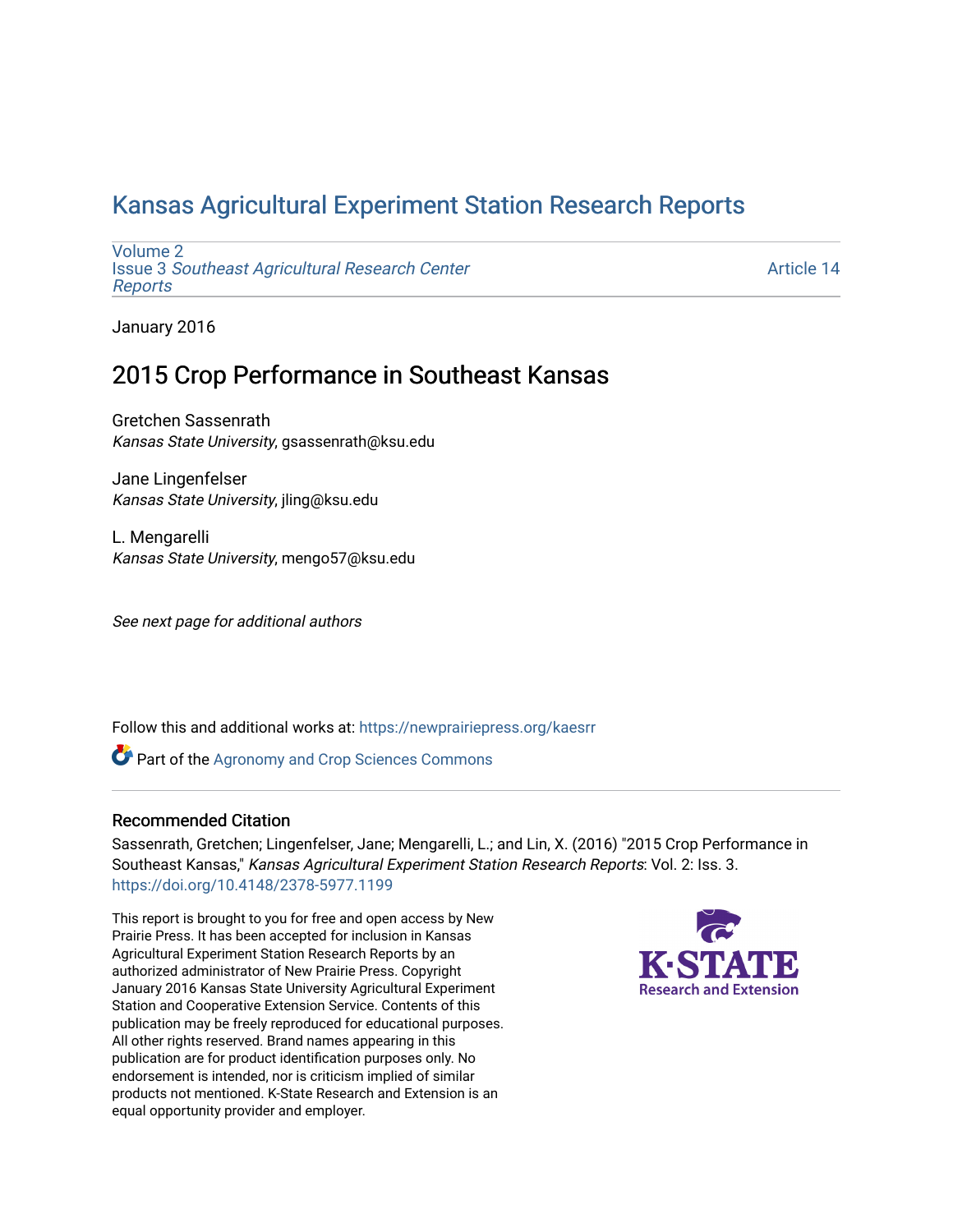## 2015 Crop Performance in Southeast Kansas

### Abstract

Crop variety testing determines the production potential of newly released crop cultivars in Southeast Kansas. The genetic potential is moderated by environmental conditions during the growing season as well as soil productive capacity.

### Keywords

wheat, corn, soybean, sorghum

### Creative Commons License



This work is licensed under a [Creative Commons Attribution 4.0 License](https://creativecommons.org/licenses/by/4.0/).

### Authors

Gretchen Sassenrath, Jane Lingenfelser, L. Mengarelli, and X. Lin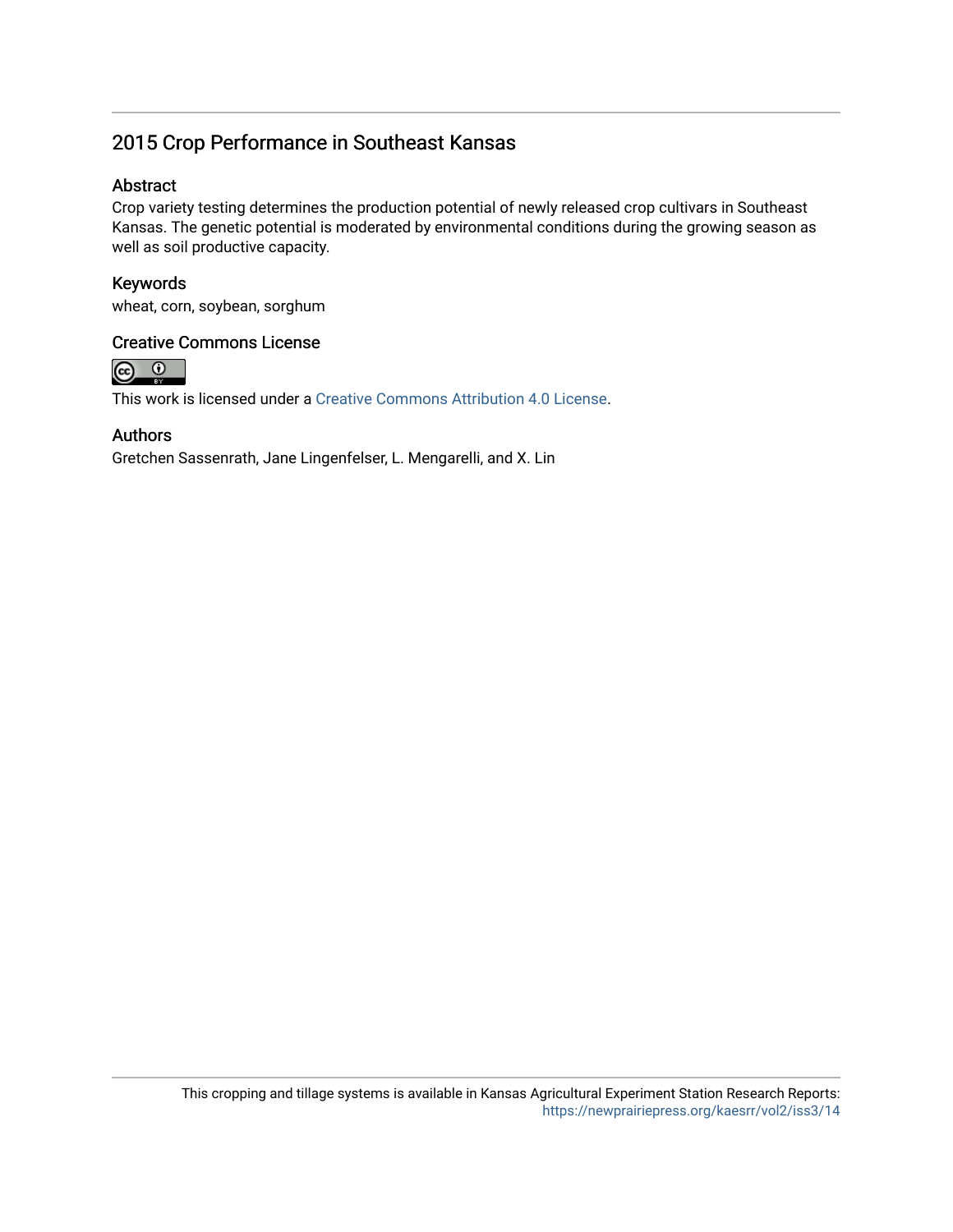

# 2016 SEARC Agricultural Research

## 2015 Crop Performance in Southeast Kansas

*G.F. Sassenrath, J. Lingenfelser, L. Mengarelli, X. Lin*

### Summary

Crop variety testing determines the production potential of newly released crop cultivars in Southeast Kansas. The genetic potential is moderated by environmental conditions during the growing season as well as soil productive capacity.

### Introduction

These tests provide unbiased performance information on hybrids and varieties used in the majority of Kansas field crops. In addition to the varieties submitted for testing, three corn hybrids and three soybean varieties were nominated to be in the tests by a local producer.

## Experimental Procedures

Corn, soybean, and wheat varieties were planted in replicated test plots. Optimal production methods were employed for fertilization and pest and weed control. All plots were rainfed. Crops were harvested at maturity with a plot combine.

Weather data were collected daily from the Parsons Mesonet weather station. Growing degree days were calculated from average maximum and minimum temperatures, with a base of 50 degrees.

## Results and Discussion

The performance of fifteen varieties of hard red and seventeen varieties of soft white winter wheat was tested at Parsons. Yields ranged from 29 to 67 bu/ac for the hard red and 45 to 88 bu/ac for the soft wheat. Short season and full season corn performance trials were conducted at two locations with varying soil types. Yields ranged from 145 to 186 bu/ac for the 18 short-season varieties, and 102 to 213 bu/ac for the 32 full-season varieties. Full season conventional and Roundup Ready (RR) soybean performance trials were conducted on two different soil types using a total of 66 cultivars from maturity groups III, IV, and V. Yields ranged from 46 to 66 bu/ac, with no consistent yield differences between conventional and RR cultivars. Twenty sorghum varieties yielded from 13 to 79 bu/ac; lodging accounted for most of the yield loss.

During the past five years from 2011 to 2015, the 2015 growing season was the wettest growing season and 2012 was the hottest year (Figure 1). The particularly wet spring in 2015 delayed wheat harvest in some places, and contributed to fungal infections. Year 2012 had the highest overall rainfall from March through September but had a

Kansas State University Agricultural Experiment Station and Cooperative Extension Service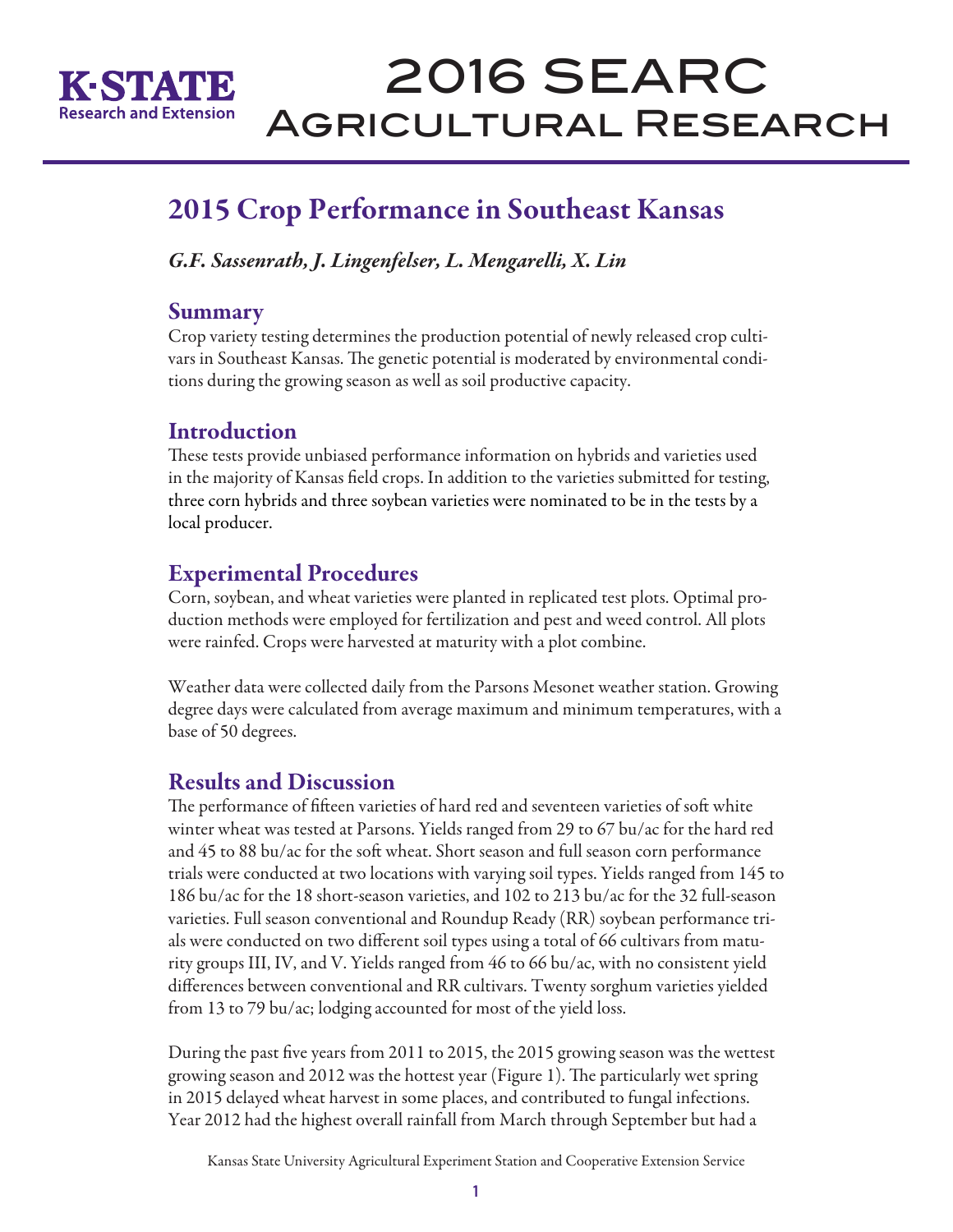#### 2016 SEARC Agricultural Research

period of extended drought from early May through August. 2012 also had the greatest cumulative growing degree days for spring and summer. In contrast, 2013 and 2014 had significantly fewer growing degree days. The temperatures during 2015 were more moderate, with growing degree days early in the season consistent with previous years, and overall growing degrees average for the entire growing season.

Previous studies indicate the sensitivity of corn and soybean yield to high temperatures. As the number of days on which temperatures exceed 90°F (for corn) or 95°F (for soybeans) increases, yields decline. The total number of days on which temperatures exceeded 90 or 95°F during the growing season were determined and summarized for 2011– 2015 (Figure 2). Here, substantial differences during the growing seasons are observed between 2011–2012 and 2013, 2014, and 2015. The number of days on which temperatures exceeded 90°F during 2013, 2014, and 2015 was nearly half the number of days during 2011 and 2012. The number of days temperatures exceeded 95°F dropped by nearly 75% in 2013 and 2014 from the number in 2011 and 2012. 2015 was a particularly cool year, with less than five days exceeding 95°F. In contrast, 2012 was a particularly hot year, with the greatest number of days experiencing temperatures in excess of 90 and 95°F.

General wisdom concludes crop yields are most often limited by lack of water, but temperature extremes and shifts in timing of temperature extremes also contribute to yield losses. The yield limitations of high temperatures may be particularly deleterious when coupled with low rainfall, especially during critical periods of yield development.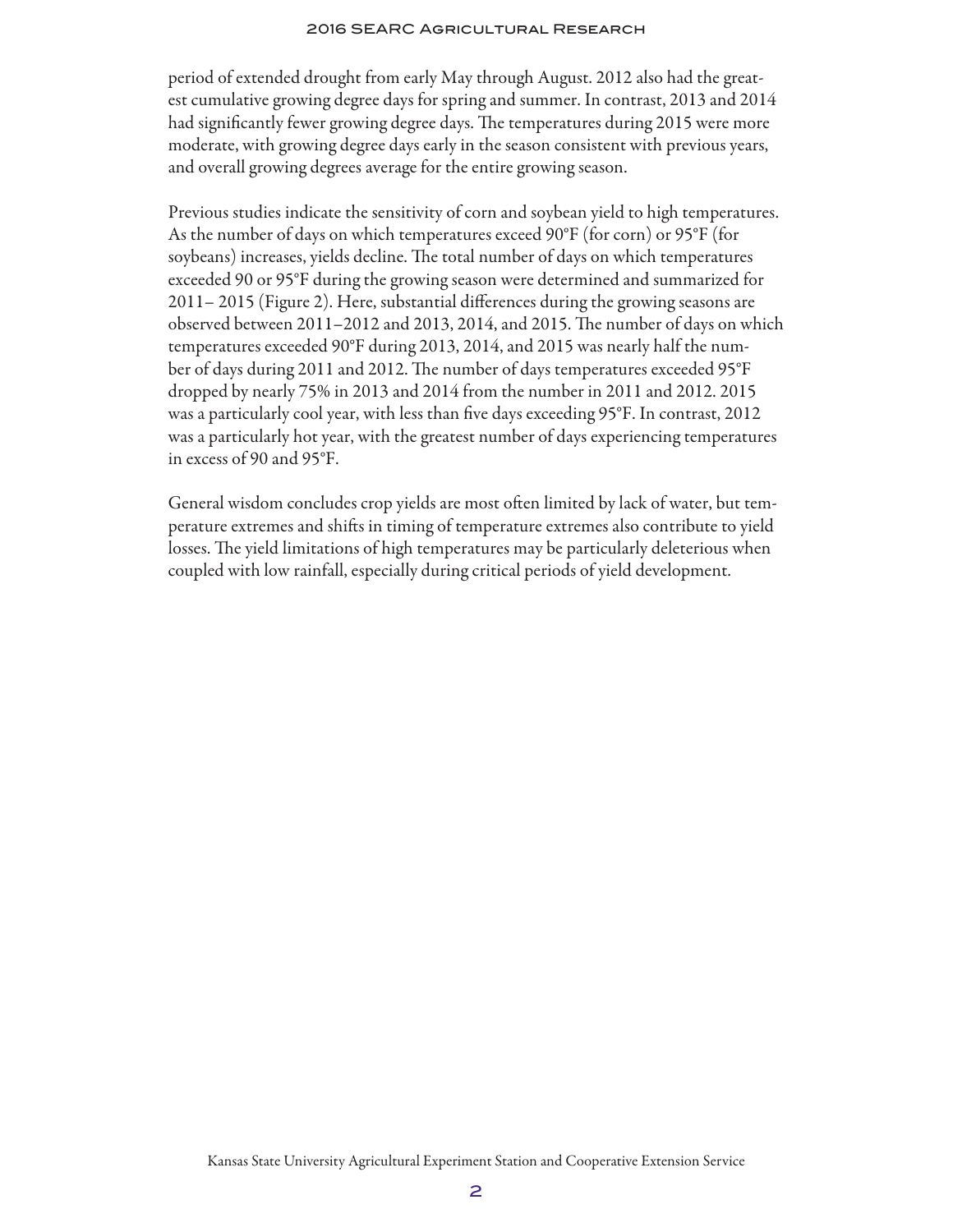

Figure 1. Cumulative rainfall and growing degree days (GDD, base 50) during the spring and summer of 2011, 2012, 2013, 2014, and 2015.